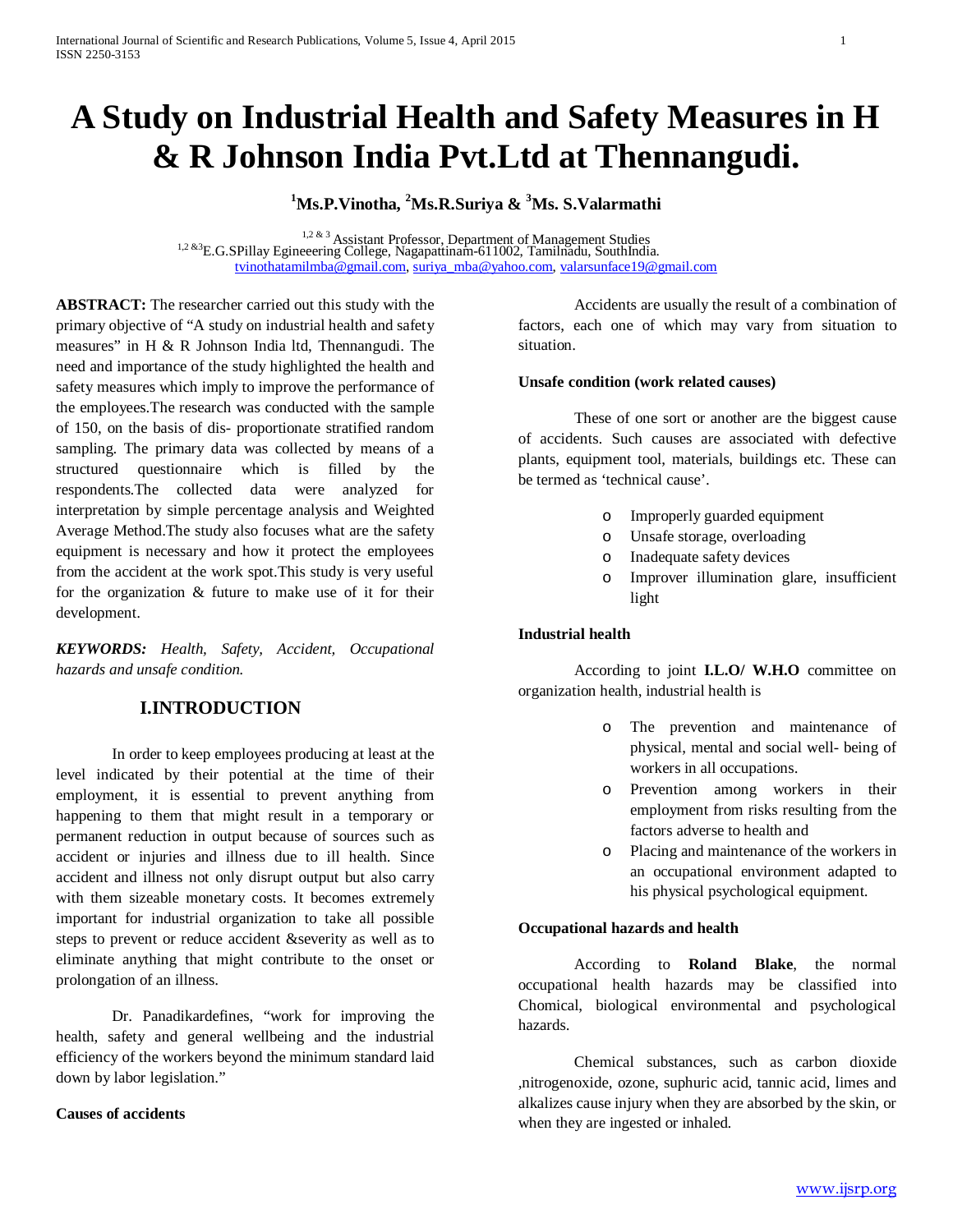# **II .ABOUT THE COMPANY**

H & R Johnson (India) Established in 1958, H & R Johnson (India) is the market leader in the field of ceramic tiles in India. HRJ has consistently maintained its leadership position.

# **India's leading tiles**

Johnson a division of prism cement limited is India's leading tile, bath and kitchen company. As the seventh largest company in the world, H&R JOHNSONM today enjoys the reputation being the only the only company in India to offer and end –to end home life style solutions

## **Vision Statement**

"Improving life style our customer by providing innovative product and services"

# **Core Values**

- o Honesty , integrity and fairness
- o People as a source of our strength
- o Passion for excellence
- o Team work.

## **Quality policy**

 Owing to the priority to serve quality products various stringent quality tests are conducted under the supervision of qualified quality control executives more ever the quality control lab is also equipped with advanced tools and equipment's that helps in maintain national quality standards in the products offered.

## **Corporate Business Objective**

H&R Johnson's corporate business objective to become a one stop home life style solutions provider. During the fiscal year ended 31 st march 2011, H&R Johnson's gross revenue touched Rs 1508 crores with total sales volume crossing over 43 million. It's a pan India distribution network is one of the largest in the industries and companies of over 54 modern retail stores called house of Johnson corners besides 1000 dealers, 10000 sub dealers and a large network of retail franchises.

# **III. NEED OF THE STUDY**

The researcher carried out the study with an objective of finding out the effectiveness of industrial health and safety measures carried out in H & R Johnson India limited. To provide better life and health to the workers in the organization. This topic is to enumerate the difficulties faced by the workers on the work spot and develop

programs that will improve health and safety in the working environment. To evaluate all equipment, machinery work areas and work processes to identify and analyses all potential sources that isharm to workers.

# **IV. SCOPE OF THE STUDY**

- $\triangleright$  To identify and analyze the health and safety hazards at the work site.
- $\triangleright$  To administrate health and safety measures those are properly communicated to the employees.
- $\triangleright$  To provide prevention among workers of adverse effects on health caused by their working conditions.

# **V. OBJECTIVES OF THE STUDY**

- $\triangleright$  To study about the protection measures of the employees in the work spot
- $\triangleright$  To know about the safety education to improve the quality of work life.
- $\triangleright$  To know about the (OHSAS) Occupational Health and Safety Assessment Specification training programme to improve their work environment through minimizing the risk by Hazard control.

## **VI. REVIEW OF LITERATURE**

A brief resume of relative literature is to presented for any research study. It deals with a literature survey of the existing volume of similar or related subjects. Since effective research is based upon past knowledge, a survey of past literature helps to eliminate the duplication of what has been done and sometimes providing useful hypothesis.

Mrs.Limaye founded most of workers are from the age group of 26 to 45 years, moderately educated, have 6 or more members in their families, have RS 100to RS 300 income and are not doing any additional jobs. most namely members were suffering from one are the other diseases(illness) to remain absent for 3 days or more. Though the hygienic facilities are good in the department, housekeeping and cleanliness facilities appear to unsatisfactory. workers are unsatisfied with panel doctor's treatment and most of them to approach another medical practitioner in addition to the panel doctor.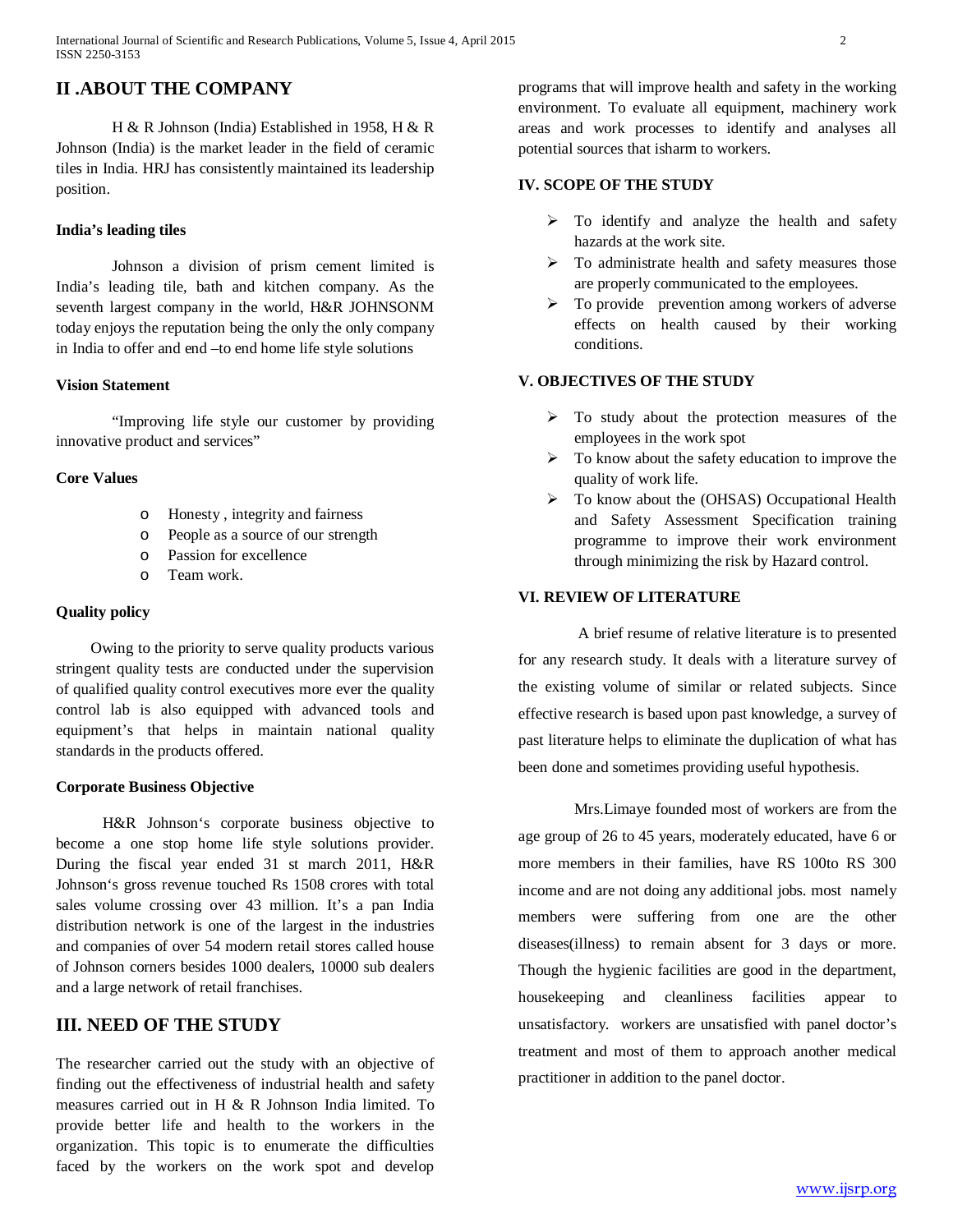# **VII.RESEARCH METHODOLOGY**

#### **Researchmethodology**

The research methodology is a scientific and systematic search for pertinent information on a specific topic. It is a careful investigation or inquiry especially through search for new facts in any branch of knowledge.

#### **Methods of Data Collection**

The researchers can obtain data form primary data and secondary data. The primary data is collected using carefully formulated questions, designed to collect facts and options from the respondents. Secondary data was collected from various books, internet, journal and company records.

#### **Statistical Tools used for analysis**

The data collected from the sources are classified, tabulated and analyzed by using the following statistical data.

- Percentage analysis
- o Weighted Average Method

# **LIMITATIONS OF THE STUDY**

The project was done in limited period of time

Due to lack of adequate time, the entire operation of the company could not be taken for the study.

- $\triangleright$  The study was limited to the important fields of activities of the company.
- $\triangleright$  The study was based on the basic information available for 5 years.

## **VII. DATA ANALYSIS AND NTERPRETATION**

# **Classification of the respondents based on statutory welfare measures**

| S. | Conditi       | Excelle |      | Good |      | Fair |      | Poor |      | Tot |
|----|---------------|---------|------|------|------|------|------|------|------|-----|
| N  | <sub>on</sub> | nt      |      |      |      |      |      |      |      | al  |
|    |               | R       | $\%$ | Re   | $\%$ | R    | $\%$ | R    | $\%$ |     |
|    |               | es      |      | S    |      | es   |      | es   |      |     |
|    | Drinkin       |         | 37   | 60   | 40   | 3    |      |      |      | 100 |
|    | g water       |         |      |      |      |      |      |      |      |     |

| 2. | Lunch         |   | 30 | 73 | 49 | 3 | 2              |   | $\mathbf{0}$ | 100 |
|----|---------------|---|----|----|----|---|----------------|---|--------------|-----|
|    | &rest         |   |    |    |    | 3 | $\overline{2}$ |   |              |     |
|    | room          |   |    |    |    |   |                |   |              |     |
| 3. | <b>Bathin</b> | 3 | 21 | 58 | 38 |   | 2              | 2 |              | 100 |
|    |               |   |    |    |    |   | 8              |   | 4            |     |
| 4. | Waste         | 6 | 45 | 52 | 35 | 3 | 2              |   | 0            | 100 |
|    | &             | 8 |    |    |    |   |                |   |              |     |
|    | effluent      |   |    |    |    |   |                |   |              |     |



# **INFERENCE**

From the above table, it is inferred that 45% respondents were feel good about waste effluents' are disposed in the organization .48% expressed their opinion as good about lunch& rest room. 40% of respondent give opinion about drinking water and bathing facilities in the organization are good another 38% of the respondents were feel about bathing facilities are good.

## **SUGGESTIONS**

The researcher also suggests that the supervisors in the organization are working very sincerely and also adapting the safety programs in a best possible way for the betterment of the organization& employees, the organization may motivate the supervisors properly to do their work to achieve the tasks.

The organization may also take necessary steps to prevent occupational disease may occur to the employees, then only the employees may work without any fear.

The management people may get suggestions, by conducting a meeting with the employees regularly; it leads to solve grievances occurring in the work spot.

## **VIII. CONCLUSION**

This study was carried out as per the schedule and various aspects pertaining to the concept of Industrial Health and Safety, were studied in details units